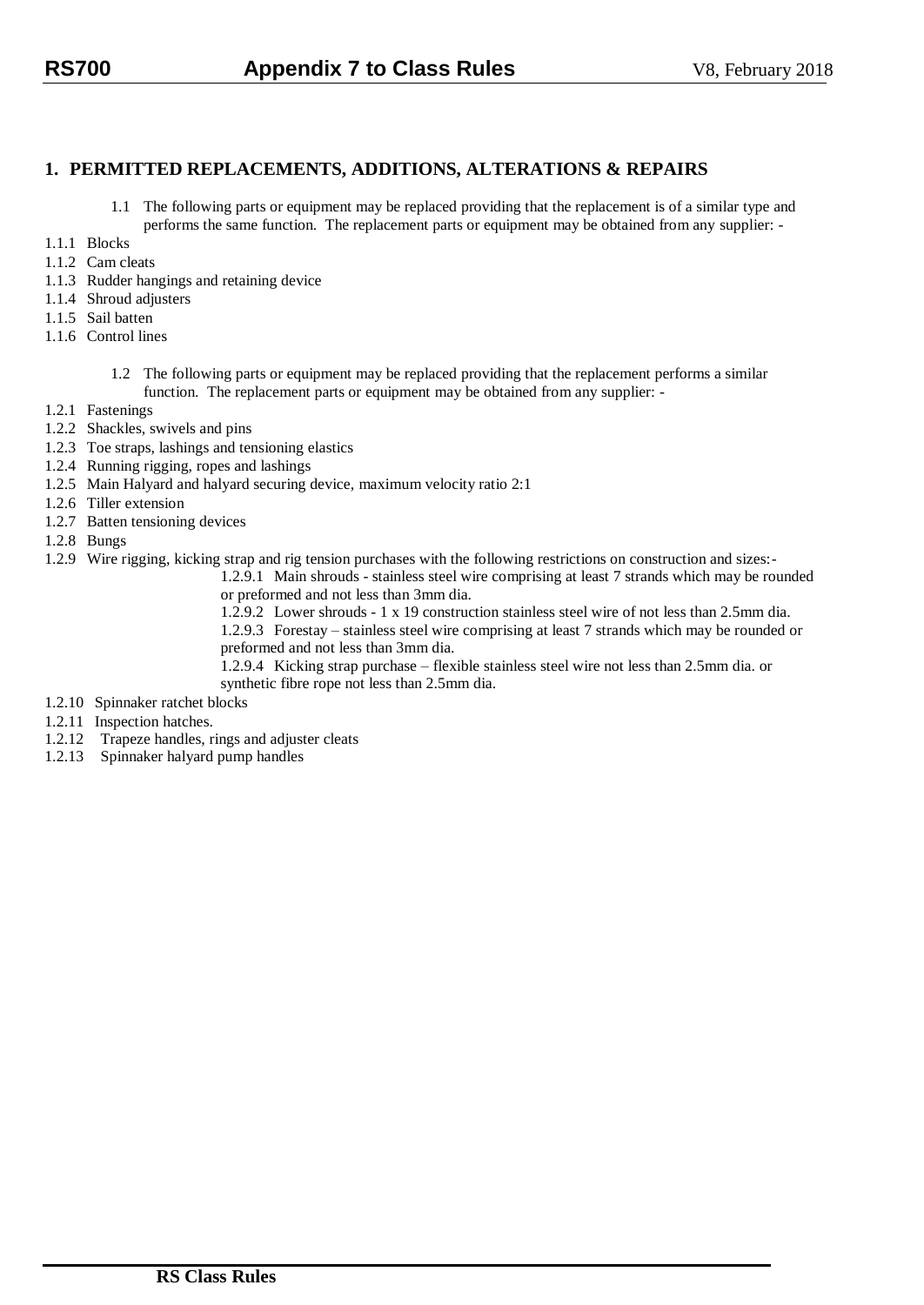1.3 The following additions and alterations are permitted. Parts may be obtained from any supplier: -

1.3.1 Non slip material of any kind (maximum thickness 2.5mm) may be added to the hull or decks

1.3.2 The use of shackles, metal or plastic rings, flexible adhesive tape, thin line or shock cord, as long as this does not

modify the effective sheeting of any sail nor the intended purpose or action of any equipment

1.3.3 Packers may be fitted under cleats

1.3.4 Any number and design of mechanical wind indication devices may be fitted

1.3.5 Calibration marks of any kind are permitted

1.3.6 Any compass, timing device or a combination of both may be fitted provided that it/they can only provide information relating to A) the boat's heading and B) current or elapsed time.

1.3.7 GPS equipment may be fitted provided A) no information is displayed during racing by ensuring the display is obscured and B) that information recorded is only used for training purposes.

1.3.8 Video recording equipment may be fitted.

1.3.9 Any additional equipment required for safety purposes may be fitted

1.3.10 Clips, ties or bags to secure safety or other equipment are permitted

1.3.11 Additional drainage holes and inspection hatches may be fitted to the hull provided they do not compromise the watertight integrity of any hull compartments

1.3.12 Drainage holes may be drilled in the mast heel plug and sprit

1.3.13 Sail battens may be tapered or adjusted as required

1.3.14 The head of the daggerboard or rudder may be packed or sanded to maintain a good fit

1.3.15 A maximum of two foot straps may be fitted to the wings. When standing on the strap a sailor's foot shall not be extended more than 10mm from the wing bar.

1.3.16 Any number of items may be fitted to the hull or spars provided there sole function is to stow food and/or drinks

1.3.17 Maps, charts & means for recording compass headings may be carried or fixed to the hull

1.3.18 The total velocity ratio in each of the control line systems shall not exceed:- kicking strap 24:1, cunningham 8:1

1.3.19 Contol line takeaway systems may be altered or improved in any way, so long as any extra fastenings are made only to the inside of the fore and aft wing bar tubes, and all lines/shockcord are maintained externally, alongside and close to any wing bar tube

1.3.20 Protective chafe pads of any material are allowed under the wing u-bolts, so long as no fixings are added

1.3.21 Aluminium intermediate wing bars, as supplied by the licensed builder, may be used in lieu of 3kg of the lead required in the Rack Setting Tables of Section 3 of the Class Rules. For example, a helmsman required to carry 9kg of lead may instead carry 6kg of lead and a set of intermediate wing bars.

1.3.22 Turnbuckle or bottle-screw style adjusters may be fitted to the lower shrouds in place of the standard shroud-plate arrangement. Adjustment of lower shroud tension is not permitted while racing.

1.3.23 The total velocity ratio of the rig tensioner must not exceed 12:1, and must fit to a standard length forestay and within the tensioner cover as supplied by the Licenced Builder.

1.3.24 Following the technical vote to discontinue production of the original style RS700 daggerboard in 2018, it is permitted to expand the width of the daggerboard slot to fit the new style RS700 daggerboard (as supplied by the Licenced RS Dealer). An approved sanding template and instructions to assist owners achieve the revised daggerboard slot profile is available from the Licenced RS Dealer on request.

# **2. SAILING REQUIREMENTS**

- 2.1 The RS700 shall be raced with one person on board. A trapeze may be used by the helm to help balance the boat, this changes RRS 49.1
- 2.2 The Class insignia and sail numbers shall be displayed on the upper half of the mainsail. The upper half of the sail shall be defined as above a line drawn parallel with the foot of the sail passing through a point on the luff half way from the tack to the head. Sail Numbers shall be below the Class insignia and displayed on each side of the sail, with the upper numbers on the starboard side.
- 2.3 There is no requirement to carry sail numbers and national letters on the spinnaker
- 2.4 The sprit shall be retracted so that its forward end is within 400mm of the forward most point of the hull at all times other than when the spinnaker is set or in the act of being set or recovered
- 2.5 The forestay, main shrouds and lower shrouds shall not be adjusted while the boat is racing
- 2.6 The RS700 may only be raced if the wings are on the designated settings and the required corrector weights fitted relevant to the weight of the helmsman and crew in accordance with clause 3.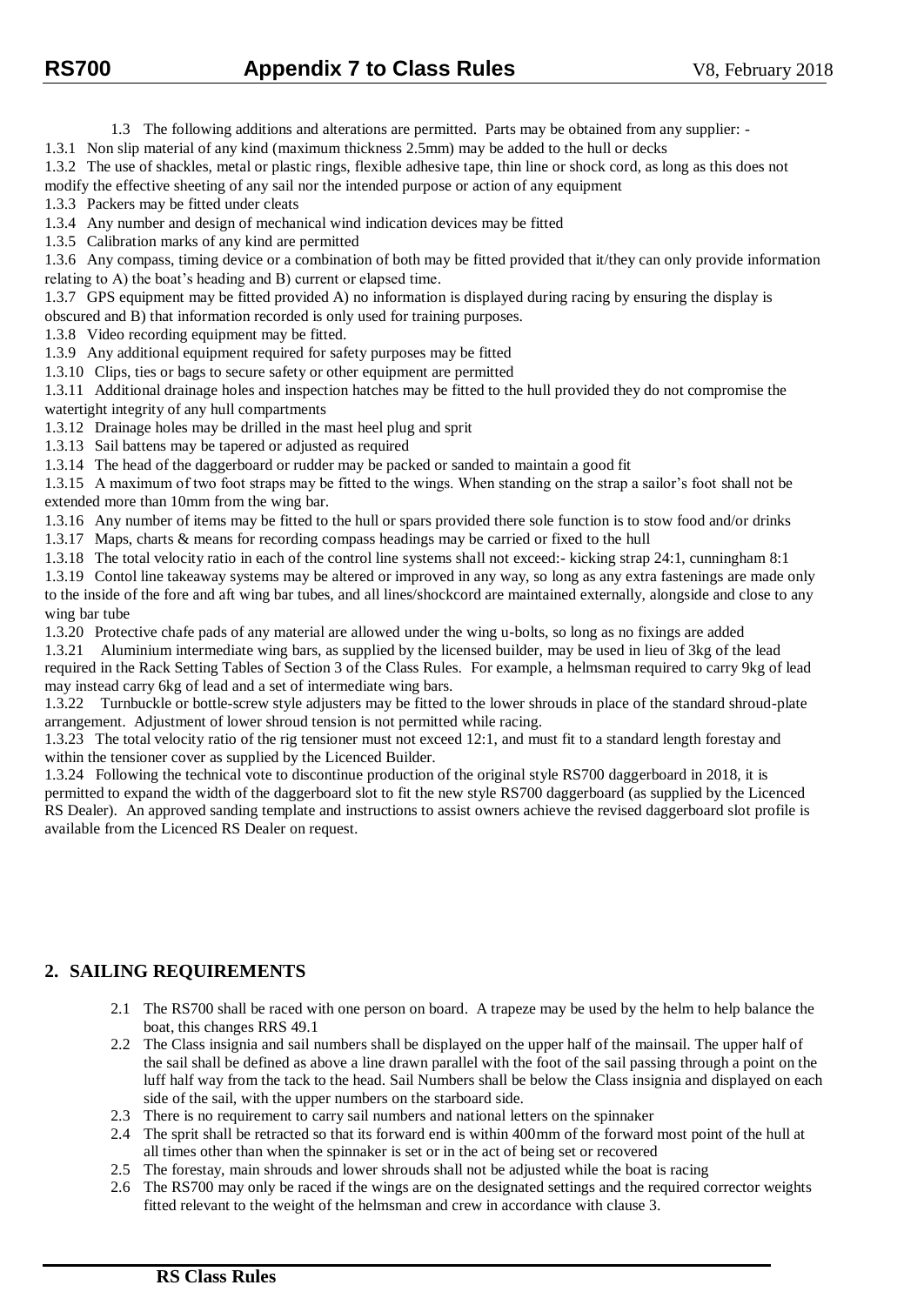# **3. PERFORMANCE COMPENSATION**

## **3.1 Correction for Righting Movement**

A combination of the helm's weight and righting moment will be used to calculate the setting of the racks and the amount of corrector weights that will be carried in the boat.

# **3.2 Measurement Beam and Scales**

The righting moment of the helm will be measured using a Class Association approved measurement beam. The beam will be 2m long and will be used in conjunction with Class Association approved scales.

## **3.3 Measurement Method**

- **3.3.1 Righting moment** -The "head end" of the beam is placed on the scales taking care that the bearing surface of the beam sits on the middle of the scales (which are reset to zero once the beam has been placed upon them) to ensure an accurate reading. Once this is done, the helm, wearing a minimum of shorts and a tshirt, must lie flat, facing upwards, upon the beam with arms folded such that hands touch elbows. The heels of the feet must be touching the end of the plank and the legs must be as straight as possible. The reading from the scales is read by a third party and is then multiplied by 2 to give the righting moment.
- **3.3.2 Rounding up or down** the helm's calculated righting moment and crew weight will rounded either up or down to the nearest whole number. This mean that if the first decimal point is above .0 and below .5 it will rounded down and if it is .5 and above it will be rounded up.
- **3.3.3 Helm weight** –the helm will be weighed using Class Association approved scales that have been reset to zero, the helm has his weight read off by a third party.

#### **3.4 Determining Performance Compensation Settings**

#### **3.4.1 Calculating the Rack Setting**

The maximum rack setting is read off from Table 2 applying the helm's weight to the vertical scale and the righting moment to the horizontal scale. Rack setting 1 is the innermost hole and each hole is counted outwards from there.

# **3.4.2 Maximum rack setting**

A helm may sail a narrower boat utilizing a rack setting less than determined in 3.4.1. but must declare this when registering for an event. This setting must then remain the same for the entire event. Please note that the weight to be carried as set out in table 1 must remain the same.

## **3.4.3 Corrector Weights**

| Sailor's weight        | <b>Correctors required</b>         |
|------------------------|------------------------------------|
| Less than 75kg         | 12kg or intermediate bars and 9kg  |
| 75kg to less than 79kg | 9 kg or intermediate bars and 6kg  |
| 79kg to less than 84kg | 6 kg or intermediate bars and 3 kg |
| 84kg to less than 88kg | 3kg                                |
| 88kg and above         | 0 <sub>kg</sub>                    |

Table 1 determines number of corrector weights to be carried in the boat.

*Table 1*

The weights can only be fitted to the boat using the builder supplied fixing in the position as determined by the builder. Two intermediate bars may be used in place of 3kg of weight as described in clause 1.3.19.

# **3.4.4 Displaying the Rack Setting/Weight**

Both the rack setting and corrector weight to be used in an event must be displayed on the rear of the hull or racks. It is the helm's responsibility to ensure that this information is clearly visible at all times throughout an event.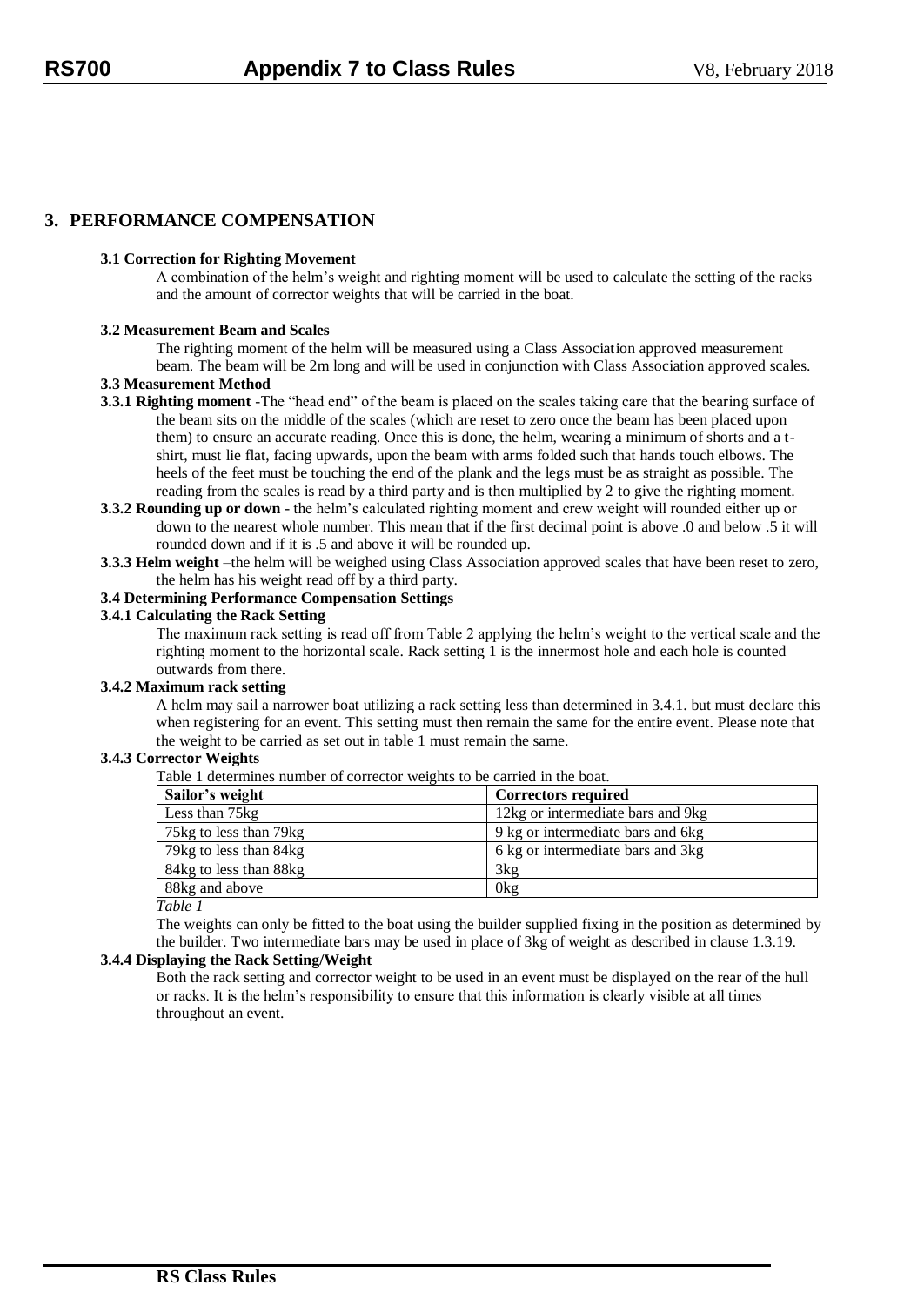|                    |                 |                  |                 |                  |                 | Righting        |                |                         | moment Kg/m                   |                |                         |                 |                 |                |                               |                |                         |                 |                 |                 |                 |                         |                         |                 |                 |                           |                |                      |                 |                         |                 |                 |                         |                         |                |                  |                |                |                          |                         |                |                |                                                  |                |                |                |
|--------------------|-----------------|------------------|-----------------|------------------|-----------------|-----------------|----------------|-------------------------|-------------------------------|----------------|-------------------------|-----------------|-----------------|----------------|-------------------------------|----------------|-------------------------|-----------------|-----------------|-----------------|-----------------|-------------------------|-------------------------|-----------------|-----------------|---------------------------|----------------|----------------------|-----------------|-------------------------|-----------------|-----------------|-------------------------|-------------------------|----------------|------------------|----------------|----------------|--------------------------|-------------------------|----------------|----------------|--------------------------------------------------|----------------|----------------|----------------|
|                    |                 |                  |                 |                  |                 |                 |                |                         | 66 67 68 69 70 71 72 73 74 75 |                |                         |                 | 76 77           |                | 78 79 80 81 82 83 84 85 86 87 |                |                         |                 |                 |                 |                 |                         |                         |                 |                 |                           |                | 88 89 90 91 92 93 94 |                 |                         | 95              | 96 97           |                         | 98                      |                |                  |                |                |                          |                         |                |                | '99 100 101 102 103 104 105 106  107 108 109 110 |                |                |                |
|                    | 64              |                  |                 |                  |                 |                 |                |                         |                               |                |                         |                 |                 |                |                               |                |                         |                 |                 |                 |                 | 8                       | 8                       | $\, 8$          | 8               | $\,8\,$                   | $\overline{7}$ | 7                    | $\overline{7}$  | $\overline{7}$          | $\overline{7}$  | 6               | 6                       | 6                       | 6              | 6                | $\sqrt{5}$     | 5              | 5                        | 5                       | 4              | 4              | 4                                                | 4              | 4              | $\mathbf{3}$   |
|                    | 65              |                  |                 | $\sim$           |                 |                 |                |                         |                               |                |                         |                 |                 |                |                               |                |                         |                 |                 |                 | 8               | 8                       | $\,8\,$                 | 8               | 8               |                           | $\overline{7}$ |                      | $\overline{7}$  | 6                       | 6               | 6               | 6                       | $6\phantom{1}6$         | $\overline{5}$ | 5                | 5              | 5              | 5                        | $\overline{\mathbf{4}}$ | 4              | $\overline{4}$ | $\overline{4}$                                   | $\overline{4}$ | 3              | $\sqrt{3}$     |
|                    | 66              |                  |                 |                  |                 |                 |                |                         |                               |                |                         |                 |                 |                |                               |                |                         |                 | 8               | $\bf 8$         | $\,8\,$         | $\,8\,$                 | $\,8\,$                 | $\overline{7}$  | $\overline{7}$  | 7                         | $\overline{7}$ | 7                    | $\,6\,$         | 6                       | 6               | $6\phantom{1}$  | $6\phantom{a}$          | 5                       | $\overline{5}$ | $\overline{5}$   | 5              | 5              | $\overline{\mathbf{4}}$  | $\overline{\mathbf{4}}$ | 4              | 4              | 4                                                | 3              | 3              | $\mathbf{3}$   |
|                    | 67              |                  |                 |                  |                 |                 |                |                         |                               |                |                         |                 |                 |                |                               |                |                         | 8               | 8               | $\bf 8$         | 8               | 8                       | $\overline{7}$          | $\overline{7}$  |                 |                           |                | 6                    | $\,6$           | 6                       | 6               | 6               | 5                       | 5                       | 5              | $\sqrt{5}$       | 5              | 4              | 4                        | 4                       | 4              | 4              | 3                                                | $\mathbf{3}$   | 3              | $\mathbf{3}$   |
| Crew <sub>68</sub> |                 |                  |                 | $\sim$           |                 |                 |                |                         |                               |                |                         |                 |                 |                |                               | 8              | 8                       | 8               | 8               | 8               |                 | $\overline{7}$          | $\overline{7}$          | $\overline{7}$  |                 | 6                         | 6              | $\,6$                | $\,6\,$         | $\,6\,$                 | $6\phantom{1}$  | $5\phantom{.0}$ | 5                       | 5                       | $\overline{5}$ | $\overline{5}$   | $\overline{4}$ | $\overline{4}$ | $\overline{\mathbf{4}}$  | $\overline{\mathbf{4}}$ | 4              | $\mathfrak{S}$ | 3                                                | $\mathbf{3}$   | 3              | $\mathbf{3}$   |
| Weights69          |                 |                  |                 |                  |                 |                 |                |                         |                               |                |                         |                 |                 |                | 8                             | $\, 8$         | $\bf 8$                 | 8               | 8               | $\overline{7}$  | $\overline{7}$  | $\overline{7}$          | $\overline{7}$          | $\overline{7}$  | 6               | 6                         | $\,6$          | $\,6$                | $\,6\,$         | $\overline{5}$          | $5\phantom{.0}$ | $5\phantom{.0}$ | 5                       | 5                       | 4              | $\overline{4}$   | 4              | $\overline{4}$ | $\overline{\mathcal{A}}$ | 4                       | 3              | $\mathbf{3}$   | $\mathbf{3}$                                     | $\mathfrak{S}$ | 3              | $\overline{2}$ |
|                    | <b>Kg70</b>     |                  |                 |                  |                 |                 |                |                         |                               |                |                         |                 | 8               | 8              | 8                             | $\,8\,$        | 8                       | 8               | $\overline{7}$  | $\overline{7}$  |                 | $\overline{7}$          | $\overline{7}$          | 6               | 6               | $\,6$                     | $\,6$          | 6                    | 5               | 5                       | 5               | 5               | 5                       | 4                       | 4              | 4                | 4              | 4              | 3                        | 3                       | 3              | $\mathbf{3}$   | 3                                                | 3              | $\overline{2}$ | $\overline{2}$ |
|                    | $\overline{7}1$ |                  |                 | $\mathbf{r}$     |                 |                 |                |                         |                               |                |                         | 8               | $\bf 8$         | 8              | 8                             | $\,8\,$        | $\overline{7}$          | $\overline{7}$  | $\overline{7}$  | $\overline{7}$  |                 | $\,6\,$                 | $\,6\,$                 | $\,6\,$         | $\,6$           | $\,6\,$                   | $\,6\,$        | 5                    | 5               | 5                       | $\overline{5}$  | $5\phantom{.0}$ | $\overline{\mathbf{4}}$ | $\overline{\mathbf{4}}$ | $\overline{4}$ | $\overline{4}$   | 4              | $\mathfrak{S}$ | $\mathbf{3}$             | 3                       | 3              | $\mathfrak{S}$ | $\mathfrak{S}$                                   | $\overline{2}$ | $\overline{2}$ | $\sqrt{2}$     |
|                    | 72              |                  |                 |                  |                 |                 |                |                         |                               | 8              | 8                       | 8               | 8               | 8              | 8                             | $\overline{7}$ | $\overline{7}$          | $\overline{7}$  | $\overline{7}$  | $\overline{7}$  | $6\phantom{1}6$ | $6\phantom{1}6$         | 6                       | $6\phantom{.}6$ | 6               | 6                         | 5              | 5                    | $5\phantom{.0}$ | 5                       | $5\phantom{.0}$ | 4               | 4                       | 4                       | 4              | 4                | $\mathbf{3}$   | $\sqrt{3}$     | $\mathbf{3}$             | 3                       | 3              | $\mathbf{3}$   | $\overline{2}$                                   | $\overline{2}$ | $\overline{2}$ | $\overline{2}$ |
|                    | 73              |                  |                 |                  |                 |                 |                |                         | 8                             | 8              | 8                       | 8               | $\,8\,$         | $\overline{7}$ | $\overline{7}$                |                | $\overline{7}$          | $\overline{7}$  |                 | $6\phantom{1}6$ | 6               | $6\phantom{1}6$         | $6\phantom{1}6$         | 6               | 5               | $5\,$                     | $\overline{5}$ | 5                    | 5               | 5                       | 4               | 4               | 4                       | 4                       | 4              | 3                | $\mathfrak{S}$ | 3              | 3                        | 3                       | 3              | $\overline{2}$ | $\overline{2}$                                   | $\overline{2}$ | $\overline{2}$ | $\sqrt{2}$     |
|                    | $\overline{74}$ |                  |                 |                  |                 |                 | 8              | 8                       | $\,8\,$                       | $\,8\,$        | $\boldsymbol{8}$        | 8               | $\overline{7}$  | $\overline{7}$ | $\overline{7}$                |                | $\overline{7}$          | $\overline{7}$  | $\,6$           | $\,6$           | $\,6\,$         | $\,6\,$                 | $\,6\,$                 | $\overline{5}$  | $\overline{5}$  | $\overline{5}$            | 5              | 5                    | $\overline{5}$  | $\overline{\mathbf{4}}$ | 4               | $\overline{4}$  | $\overline{\mathbf{4}}$ | $\overline{\mathbf{4}}$ | $\mathbf{3}$   | $\mathbf{3}$     | $\mathfrak{S}$ | $\mathfrak{S}$ | 3                        | 3                       | $\overline{c}$ | $\overline{2}$ | $\overline{2}$                                   | $\sqrt{2}$     | $\overline{2}$ | $\mathbf{1}$   |
|                    | 75              |                  |                 |                  |                 | 8               | 8              | 8                       | $\,8\,$                       | $\,8\,$        | 8                       | $\overline{7}$  | $\overline{7}$  | $\overline{7}$ | $\overline{7}$                | $\overline{7}$ | 6                       | 6               | 6               | $\,6\,$         | $\,6$           | $\,6\,$                 | $\overline{5}$          | $5\phantom{.0}$ | $5\phantom{.0}$ | $\overline{5}$            | 5              | 4                    | $\overline{4}$  | $\overline{4}$          | $\overline{4}$  | 4               | 4                       | 3                       | 3              | $\mathbf{3}$     | 3              | $\mathbf{3}$   | 3                        | $\overline{2}$          | $\overline{2}$ | $\overline{2}$ | $\overline{2}$                                   | $\overline{2}$ |                | $\mathbf{1}$   |
|                    | 76              |                  |                 |                  | 8               | 8               | 8              | 8                       | 8                             |                | $\overline{7}$          |                 |                 |                | $\overline{7}$                | $\,6$          | 6                       | $\,6$           | $\,6$           | $\,6$           | $\,6$           | $\sqrt{5}$              | $\overline{5}$          | $5\phantom{.0}$ | 5               | 5                         | 4              | 4                    | 4               | 4                       | 4               | 4               | 3                       | 3                       | 3              | 3                | 3              | 3              | $\overline{2}$           | $\overline{2}$          | $\overline{2}$ | $\overline{2}$ | $\overline{2}$                                   |                |                |                |
|                    | 77              |                  | $\bf 8$         | $\boldsymbol{8}$ | $\,8\,$         | 8               | 8              | 8                       |                               |                | 7                       |                 | 7               | 7              | 6                             | $\,6\,$        | $\,6$                   | $\,6\,$         | $\,6$           | $\overline{5}$  | 5               | $\overline{5}$          | $\sqrt{5}$              | 5               | 5               | 4                         | 4              | 4                    | 4               | 4                       | 4               | 3               | 3                       | 3                       | 3              | 3                | $\mathbf{3}$   | $\overline{2}$ | $\overline{2}$           | $\overline{2}$          | $\overline{2}$ | $\overline{2}$ |                                                  | $\mathbf 1$    |                | $\mathbf{1}$   |
|                    | 78              | $\,8\,$          | 8               | $\boldsymbol{8}$ | 8               | 8               | $\overline{7}$ | $\overline{7}$          | $\overline{7}$                | $\overline{7}$ | $\overline{7}$          | $\overline{7}$  | $\,6\,$         | $6\phantom{1}$ | $6\phantom{1}6$               | $\,6\,$        | $\,6\,$                 | 6               | 5               | 5               | 5               | $\overline{5}$          | $\overline{5}$          | $5\phantom{.0}$ | 4               | 4                         | 4              | 4                    | 4               | 4                       | 3               | 3               | 3                       | 3                       | 3              | $\sqrt{2}$       | $\overline{2}$ | $\overline{c}$ | $\overline{2}$           | $\overline{2}$          | $\overline{2}$ | $\mathbf{1}$   | $\mathbf{1}$                                     | $\mathbf 1$    |                |                |
|                    | 79              | $\bf 8$          | $\bf 8$         | 8                | 8               | $\overline{7}$  | $\overline{7}$ | $\overline{7}$          |                               | $\overline{7}$ | 7                       | 6               | $\,6\,$         | 6              | $\,6$                         | $\,6\,$        | $\,6\,$                 | $5\phantom{.0}$ | 5               | 5               | 5               | $\overline{5}$          | $\overline{5}$          | 4               | 4               | 4                         | 4              | 4                    | 4               | 3                       | 3               | $\mathbf{3}$    | 3                       | 3                       | $\overline{2}$ | $\overline{2}$   | $\overline{c}$ | $\overline{2}$ | $\overline{2}$           | $\overline{c}$          |                | 1              |                                                  | $\overline{1}$ |                |                |
|                    | 80              | $\,8\,$          | $\,8\,$         | 8                | $\overline{7}$  |                 | $\overline{7}$ | $\overline{7}$          | $\overline{7}$                | 7              | 6                       | 6               | $6\phantom{.}$  | 6              | $\,6$                         | $\,6\,$        | $\overline{5}$          | $\sqrt{5}$      | $5\phantom{.0}$ | $\sqrt{5}$      | $\mathbf 5$     | $\sqrt{5}$              | $\overline{\mathbf{4}}$ | 4               | 4               | 4                         | 4              | 3                    | $\sqrt{3}$      | $\mathbf{3}$            | 3               | 3               | 3                       | $\overline{2}$          | $\overline{2}$ | $\overline{2}$   | $\overline{2}$ | $\overline{2}$ | $\overline{2}$           |                         | $\mathbf 1$    | $\mathbf{1}$   | $\mathbf 1$                                      | $\mathbf 1$    | 1              |                |
|                    | $\overline{81}$ | 8                | $\overline{7}$  | $\overline{7}$   | $\overline{7}$  | $\overline{7}$  | $\overline{7}$ | $\overline{7}$          | $6\phantom{a}$                | $6\,$          | $6\phantom{1}$          | $\,6$           | $\,6\,$         | 6              | 5                             | 5              | $\overline{5}$          | $\overline{5}$  | $5\phantom{.0}$ | $\overline{5}$  | 4               | $\overline{4}$          | $\overline{4}$          | $\overline{4}$  | 4               | $\overline{4}$            | 3              | 3                    | $\sqrt{3}$      | $\sqrt{3}$              | 3               | 3               | $\overline{2}$          | $\overline{2}$          | $\overline{2}$ | $\overline{2}$   | $\overline{2}$ | $\overline{2}$ | 1                        | 1                       | 1              | $\mathbf{1}$   |                                                  | $\mathbf{1}$   |                |                |
|                    | 82              |                  | $\overline{7}$  | $\overline{7}$   |                 |                 |                | 6                       | $\,6\,$                       | $\,6\,$        | $6\phantom{a}$          | $6\phantom{1}$  | $\,6\,$         | 5              | $\overline{5}$                | $\overline{5}$ | 5                       | $\overline{5}$  | 5               | $\overline{4}$  | 4               | $\overline{\mathbf{4}}$ | $\overline{4}$          | 4               | 4               | 3                         | 3              | 3                    | 3               | 3                       | $\mathbf{3}$    | $\overline{2}$  | $\overline{2}$          | $\overline{2}$          | $\overline{2}$ | $\overline{2}$   | $\overline{2}$ | $\overline{2}$ |                          |                         |                | $\mathbf 1$    |                                                  |                | $\blacksquare$ |                |
|                    | 83              |                  | $\overline{7}$  | $\overline{7}$   |                 |                 | 6              | $\,6$                   | $\,6\,$                       | 6              | $\,6\,$                 | 6               | $5\phantom{.0}$ | 5              | $\overline{5}$                | $\sqrt{5}$     | 5                       | $\sqrt{5}$      | 4               | 4               | 4               | 4                       | 4                       | 4               | 3               | $\ensuremath{\mathsf{3}}$ | 3              | 3                    | $\sqrt{3}$      | $\mathbf{3}$            | $\overline{2}$  | $\overline{2}$  | $\overline{2}$          | $\overline{2}$          | $\overline{2}$ | $\boldsymbol{2}$ | $\overline{c}$ |                | 1                        |                         |                | $\mathbf 1$    | $\mathbf 1$                                      |                | $\blacksquare$ |                |
|                    | 84              |                  | $\overline{7}$  | $\overline{7}$   | $6\phantom{1}$  | $\,6\,$         | 6              | $\,6$                   | $\,6\,$                       | $\,6\,$        | $\,6\,$                 | $5\phantom{.0}$ | $\overline{5}$  | 5              | 5                             | 5              | 5                       | $\overline{4}$  | $\overline{4}$  | 4               | 4               | $\overline{4}$          | $\overline{\mathbf{4}}$ | 3               | 3               | 3                         | 3              | 3                    | 3               | $\overline{2}$          | $\overline{2}$  | $\overline{2}$  | $\overline{2}$          | $\overline{2}$          | $\overline{2}$ | $\overline{2}$   | $\overline{1}$ |                | 1                        |                         | $\mathbf{1}$   | $\mathbf{1}$   |                                                  |                | $\overline{a}$ |                |
|                    | 85              | $\overline{7}$   | $\overline{7}$  | 6                | 6               | 6               | 6              | $\,6$                   | $\,6\,$                       | $\sqrt{5}$     | $5\phantom{.0}$         | $5\overline{)}$ | $\sqrt{5}$      | 5              | 5                             | $\sqrt{5}$     | $\overline{4}$          | 4               | 4               | 4               | 4               | $\overline{\mathbf{4}}$ | $\mathfrak{S}$          | $\mathfrak{S}$  | 3               | 3                         | 3              | 3                    | $\overline{2}$  | $\overline{2}$          | $\overline{2}$  | $\overline{2}$  | $\overline{2}$          | $\overline{2}$          | $\overline{2}$ |                  |                |                | 1                        |                         | 1              | $\sim$         |                                                  |                | $\blacksquare$ |                |
|                    | 86              |                  | $\,6$           | $6\phantom{1}6$  | 6               | $6\phantom{.}6$ | 6              | $\,6$                   | $\overline{5}$                | 5              | $5\phantom{.0}$         | $\overline{5}$  | $5\overline{)}$ | 5              | $\overline{4}$                | $\overline{4}$ | $\overline{\mathbf{4}}$ | $\overline{4}$  | $\overline{4}$  | $\overline{4}$  | 4               | $\sqrt{3}$              | $\sqrt{3}$              | 3               | $\mathfrak{S}$  | $\ensuremath{\mathsf{3}}$ | 3              | $\overline{2}$       | $\overline{2}$  | $\mathbf 2$             | $\overline{2}$  | $\overline{2}$  | $\overline{2}$          | $\overline{2}$          |                |                  |                |                | 1                        |                         |                |                |                                                  |                | $\blacksquare$ |                |
|                    | 87              | $\,6$            | $6\phantom{1}6$ | $\,6\,$          | $\,6\,$         | $\,6\,$         | 6              | 5                       | 5                             | $5\,$          | $\overline{5}$          | 5               | $\sqrt{5}$      | 4              | $\overline{\mathbf{4}}$       | $\overline{4}$ | $\overline{4}$          | $\overline{4}$  | 4               | 4               | 3               | $\mathbf{3}$            | $\sqrt{3}$              | $\mathfrak{S}$  | $\mathbf{3}$    | 3                         | $\overline{2}$ | $\overline{2}$       | $\overline{2}$  | $\overline{2}$          | $\overline{2}$  | $\overline{2}$  | $\overline{2}$          | 1                       |                |                  | 1              | 1              | $\mathbf{1}$             |                         |                |                |                                                  |                | ÷,             |                |
|                    | 88              | $6\phantom{1}6$  | 6               | $6\phantom{1}6$  | 6               | 6               | 5              | 5                       | $\overline{5}$                | $5\,$          | $5\phantom{.0}$         | 5               | 4               | 4              | 4                             | 4              | $\overline{4}$          | 4               | 4               | 3               | 3               | $\sqrt{3}$              | $\sqrt{3}$              | 3               | 3               | $\overline{2}$            | $\overline{2}$ | $\overline{c}$       | $\overline{2}$  | $\overline{2}$          | $\overline{2}$  | 2               |                         |                         |                |                  |                |                |                          |                         |                | $\overline{a}$ |                                                  |                | $\blacksquare$ |                |
|                    | 89              | $\,6\,$          | $6\phantom{1}6$ | $6\phantom{1}6$  | $\overline{5}$  | $5\phantom{.0}$ | 5              | 5                       | $\overline{5}$                | 5              | 5                       | 4               | 4               | 4              | $\overline{4}$                | 4              | $\overline{4}$          | 4               | 3               | $\sqrt{3}$      | 3               | $\sqrt{3}$              | 3                       | $\mathbf{3}$    | $\overline{2}$  | $\overline{2}$            | $\overline{2}$ | $\overline{2}$       | $\overline{2}$  | $\overline{2}$          | $\overline{2}$  |                 |                         |                         |                |                  |                |                |                          |                         |                | $\blacksquare$ |                                                  |                | $\sim$         |                |
|                    | 90              | $\,6$            | $\,6\,$         | $\overline{5}$   | $\sqrt{5}$      | $5\phantom{.0}$ | 5              | 5                       | $\overline{5}$                | $5\,$          | $\overline{\mathbf{4}}$ | 4               | $\overline{4}$  | 4              | $\overline{4}$                | 4              | 3                       | $\sqrt{3}$      | $\mathbf{3}$    | $\sqrt{3}$      | 3               | $\sqrt{3}$              | $\mathbf{3}$            | $\sqrt{2}$      | $\sqrt{2}$      | $\overline{c}$            | $\overline{c}$ | 2                    | $\overline{2}$  | $\overline{2}$          |                 |                 |                         |                         |                |                  | 1              | $\blacksquare$ |                          |                         |                | $\blacksquare$ |                                                  |                | $\blacksquare$ |                |
|                    | 91              | $\,6$            | $\overline{5}$  | $5\phantom{.0}$  | $\sqrt{5}$      | $5\phantom{.0}$ | 5              | 5                       | $\sqrt{5}$                    | $\overline{4}$ | $\overline{\mathbf{4}}$ | 4               | 4               | 4              | 4                             | $\mathsf 3$    | $\sqrt{3}$              | $\mathbf{3}$    | $\mathbf{3}$    | $\sqrt{3}$      | 3               | $\sqrt{3}$              | $\overline{2}$          | $\overline{2}$  | $\overline{2}$  | $\overline{2}$            | $\overline{2}$ | $\overline{2}$       | $\overline{2}$  | $\mathbf{1}$            |                 |                 |                         |                         |                |                  |                | $\blacksquare$ |                          |                         |                |                |                                                  |                | $\blacksquare$ |                |
|                    |                 | $92\overline{5}$ | 5               | $5\overline{5}$  | $5\phantom{.0}$ | $5\overline{)}$ | 5              | $\overline{\mathbf{4}}$ | $\overline{4}$                | 4              | $\overline{4}$          | 4               | $\overline{4}$  | 4              | 3                             | $\mathbf{3}$   | $\mathbf{3}$            | $\mathbf{3}$    | $\mathbf{3}$    | 3 <sup>1</sup>  | 3               | $\overline{2}$          | $\overline{2}$          | $\overline{2}$  | $\overline{2}$  | $\overline{2}$            | $\overline{c}$ | $\overline{2}$       | $\mathbf{1}$    |                         |                 |                 |                         |                         |                |                  |                |                |                          |                         |                |                |                                                  |                |                |                |